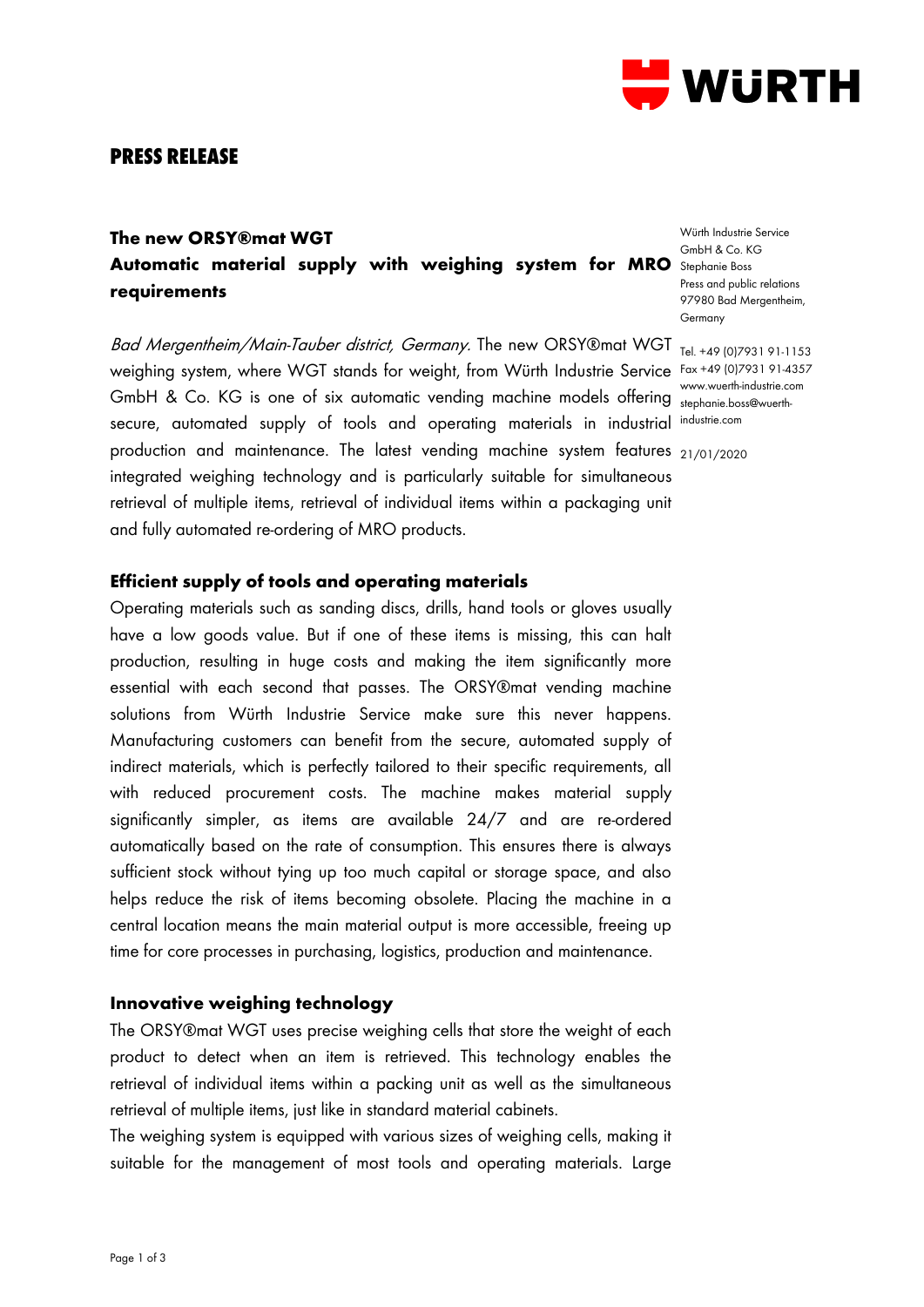

weighing cells can be installed in the ORSY®mat WGT to allow large-volume items such as protective suits, leather gloves or large sanding discs to be stored. Each machine is capable of storing and managing up to 80 different items. If multiple vending machines with weighing systems are being used, the modules can be connected together with one vending machine acting as the control system, so the user only needs to log in once to gain access to all the units.

In order to avoid unauthorised access, the ORSY®mat WGT and the other vending machine systems are access-protected, with the option to add different user permissions. RFID cards are used for login and retrieval, and can be used with all vending machines.

#### **Transparent process**

The ORSY®mat systems are closely linked to the Würth Industrie Service ERP system. All item data, such as the article number, name and images, are loaded from the Würth system via the wireless network. This is the same for orders: Once an order has been generated, it is transmitted to the Würth Industrie Service ERP system without any manual input by the employee. After retrieval, the item data, description and removal quantity are automatically transferred to the Würth system and a logistically optimised refill is triggered. All transaction data for the vending machine systems is presented clearly and simply in the reporting system. Retrievals can also be assigned to specific cost centres. Extensive analysis functions enable a wide range of consumption and usage

data to be considered as part of the material management, providing complete transparency. The relevant cost centres can also be evaluated, which offers a high degree of traceability. The key figures can then be used for evaluating internal ordering processes, for example.

Further information about the weighing system can be found at: [www.wuerth-industrie.com/orsymat](http://www.wuerth-industrie.com/orsymat)